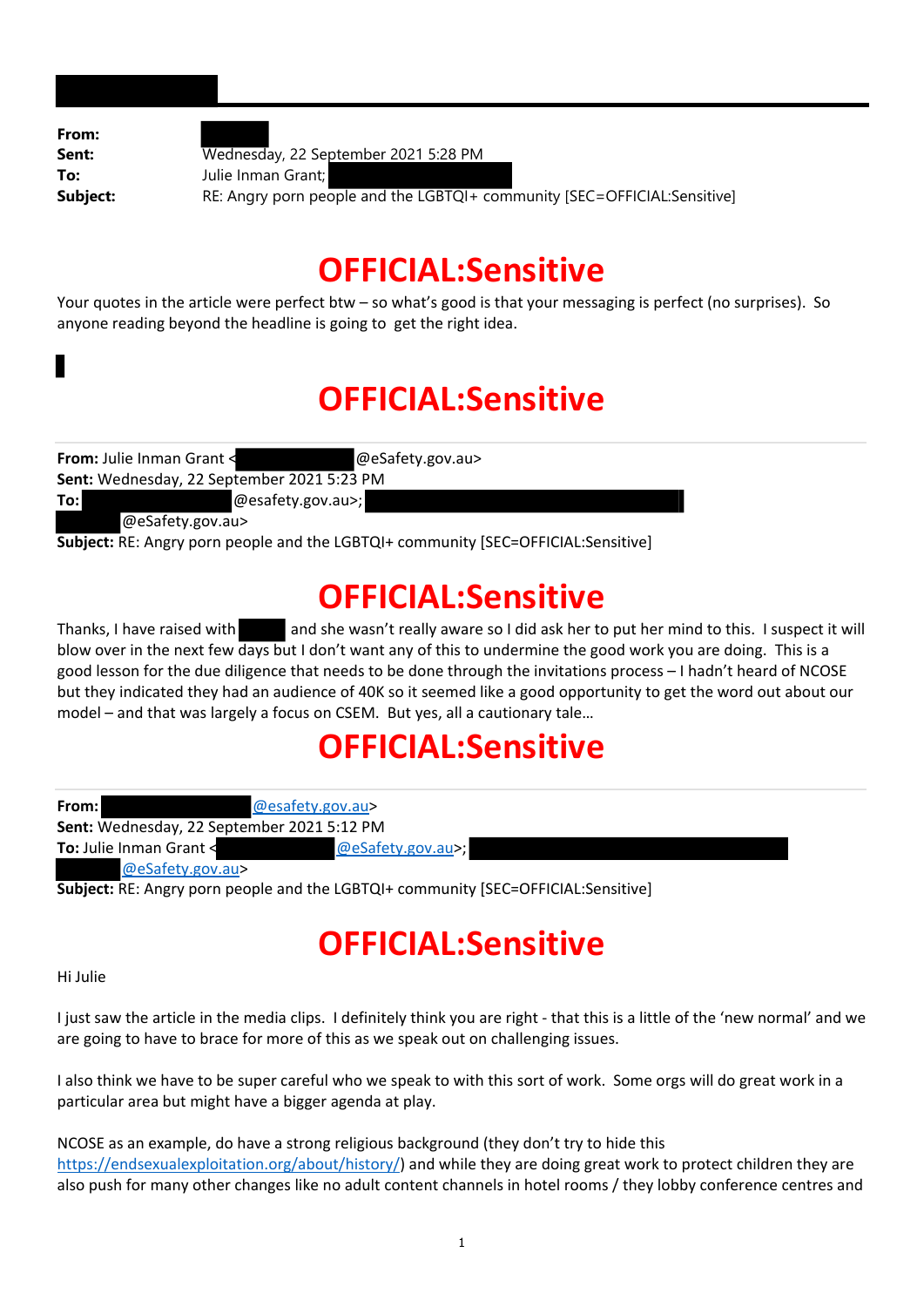hotels to try and block and stop Sexpos and there was also sensitivity when they tried to remove access to LGBTIQ+ content from school computers. (All in the USA)

They are anti (all) porn / adult material. So this feeds into that narrative that we have discussed earlier ‐ that some sectors of the community (most notably the LGBTIQ+ community) are very distrustful of the government and feel that eSafety's new powers are a bit of a trojan horse to silence their voices and or consensual or positive porn.

I would get advice from and her team but my thoughts are let this slide to the keeper. If we do get approached for an interview or comment we have a great story to tell but there are some groups that no matter how we engage, we are not going to shift their opinion.

We are still pushing for the print articles in the Sydney Star and Melbourne Star Observers so I will chase those up.

, I am not sure if you have any other thoughts?

Julie – always happy to chat if you want to talk about it further.

# **OFFICIAL:Sensitive**

| <b>From: Julie Inman Grant &lt;</b>        | @eSafety.gov.au>                                                              |
|--------------------------------------------|-------------------------------------------------------------------------------|
| Sent: Wednesday, 22 September 2021 3:29 PM |                                                                               |
| To:l                                       | @esafety.gov.au>;                                                             |
| @eSafety.gov.au>                           |                                                                               |
|                                            | Subject: Angry porn people and the LGBTQI+ community [SEC=OFFICIAL:Sensitive] |

## **OFFICIAL:Sensitive**

– If you haven't had the pleasure of being on Twitter today – there are some US‐based porn people spreading a fair amount of misinformation about a podcast interview I did around preventing CSAM and there may have been some discussion around age verification and the like. The organisation in NCOSE and I don't think they are a religiously based organisation but the porn industry obviously has some beef with them. So, one of the guys is calling on the media to ask if I oppose LGBTIQ+ education, which is kind of ridiculous but I wanted to make you aware in the event anyone in the community questioned or said anything to you. Perhaps we should retweet the JOY FM interview or the materials we have now.

This may be our "new normal" now that we have been thrown in the midst of the "porn wars…." But I wanted you to be aware from the stakeholder perspective. Suggestions welcomed!

https://twitter.com/GustavoTurnerX/status/1440344356993462301?s=20

**Julie Inman Grant**  Commissioner She | Her